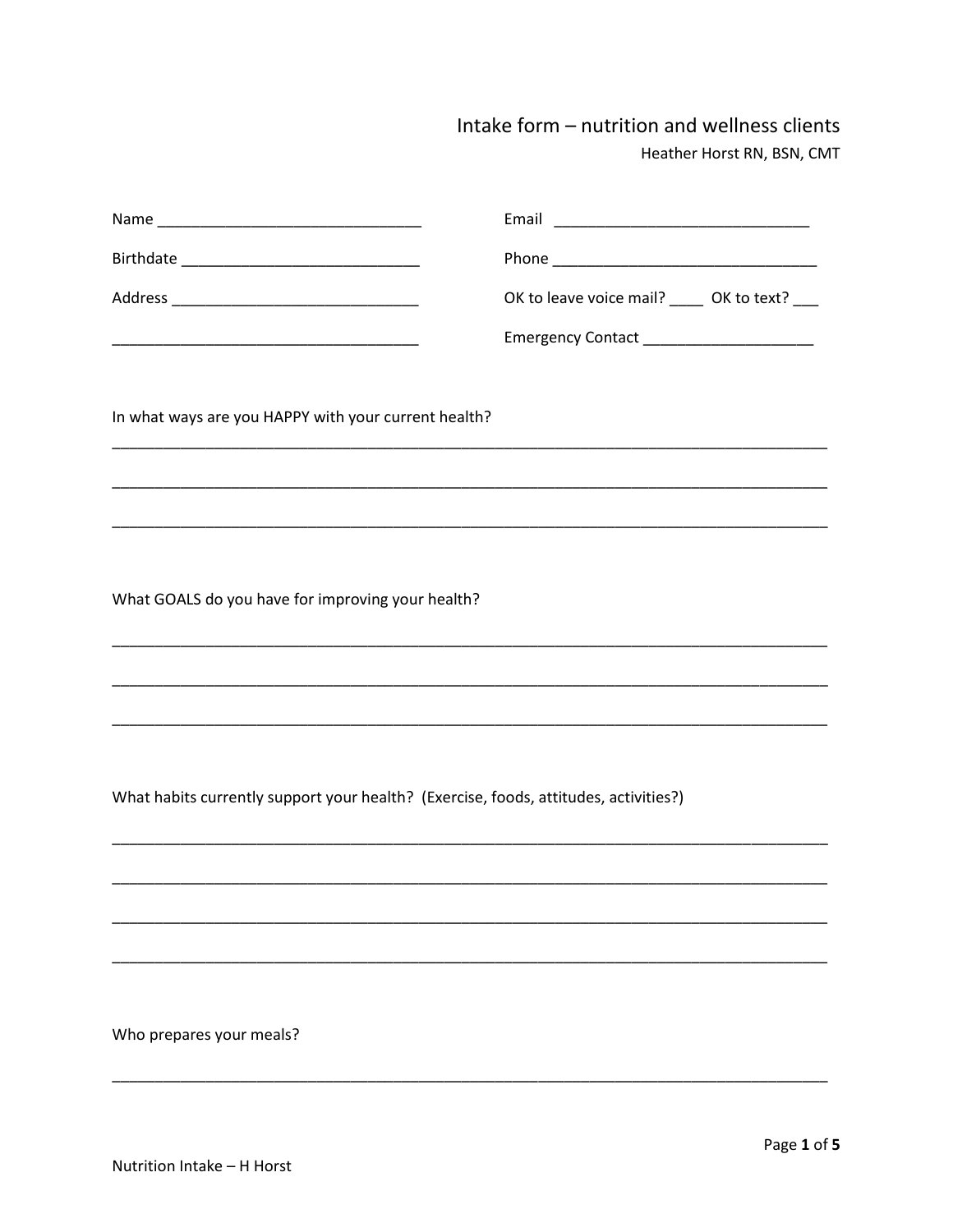Please describe a typical day's meals, snacks, and beverages. Include time of day and quantity of food/beverage. Ideally, log several days actual meals, snacks and beverages. If possible, log 4 days of foods and beverages.

| <b>Time</b>              | Quantity | Food/beverage |
|--------------------------|----------|---------------|
|                          |          |               |
|                          |          |               |
|                          |          |               |
|                          |          |               |
|                          |          |               |
|                          |          |               |
|                          |          |               |
|                          |          |               |
|                          |          |               |
|                          |          |               |
|                          |          |               |
|                          |          |               |
|                          |          |               |
|                          |          |               |
|                          |          |               |
|                          |          |               |
|                          |          |               |
|                          |          |               |
|                          |          |               |
|                          |          |               |
|                          |          |               |
|                          |          |               |
|                          |          |               |
|                          |          |               |
|                          |          |               |
|                          |          |               |
|                          |          |               |
|                          |          |               |
|                          |          |               |
|                          |          |               |
| $\overline{\phantom{0}}$ | -        |               |
|                          |          |               |
|                          |          |               |
|                          | -        |               |
|                          |          |               |
|                          |          |               |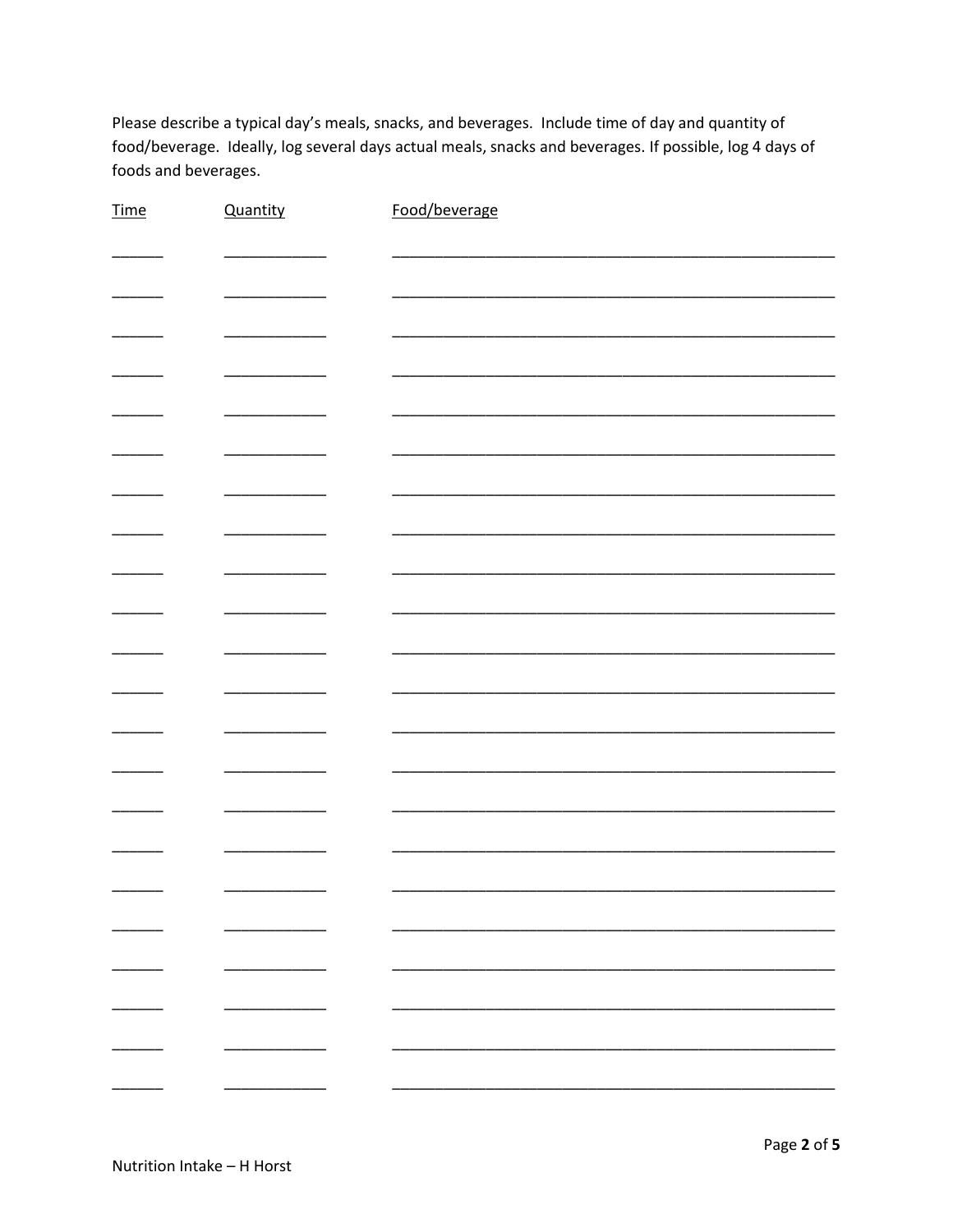Please list all your current supplements and medications. Please bring the actual supplement bottles to your appointment. If you are a remote client, please provide images of each ingredient label, including inactive ingredients.

| Do you have any known allergies?                                                       |
|----------------------------------------------------------------------------------------|
|                                                                                        |
|                                                                                        |
|                                                                                        |
|                                                                                        |
|                                                                                        |
|                                                                                        |
|                                                                                        |
|                                                                                        |
|                                                                                        |
|                                                                                        |
| Please describe your job and your workstation. If retired, a typical day's activities. |
|                                                                                        |
|                                                                                        |
|                                                                                        |
|                                                                                        |
|                                                                                        |
|                                                                                        |
|                                                                                        |
|                                                                                        |
|                                                                                        |
|                                                                                        |
| What causes you stress and what do you do to cope?                                     |
|                                                                                        |
|                                                                                        |
|                                                                                        |
|                                                                                        |
|                                                                                        |
|                                                                                        |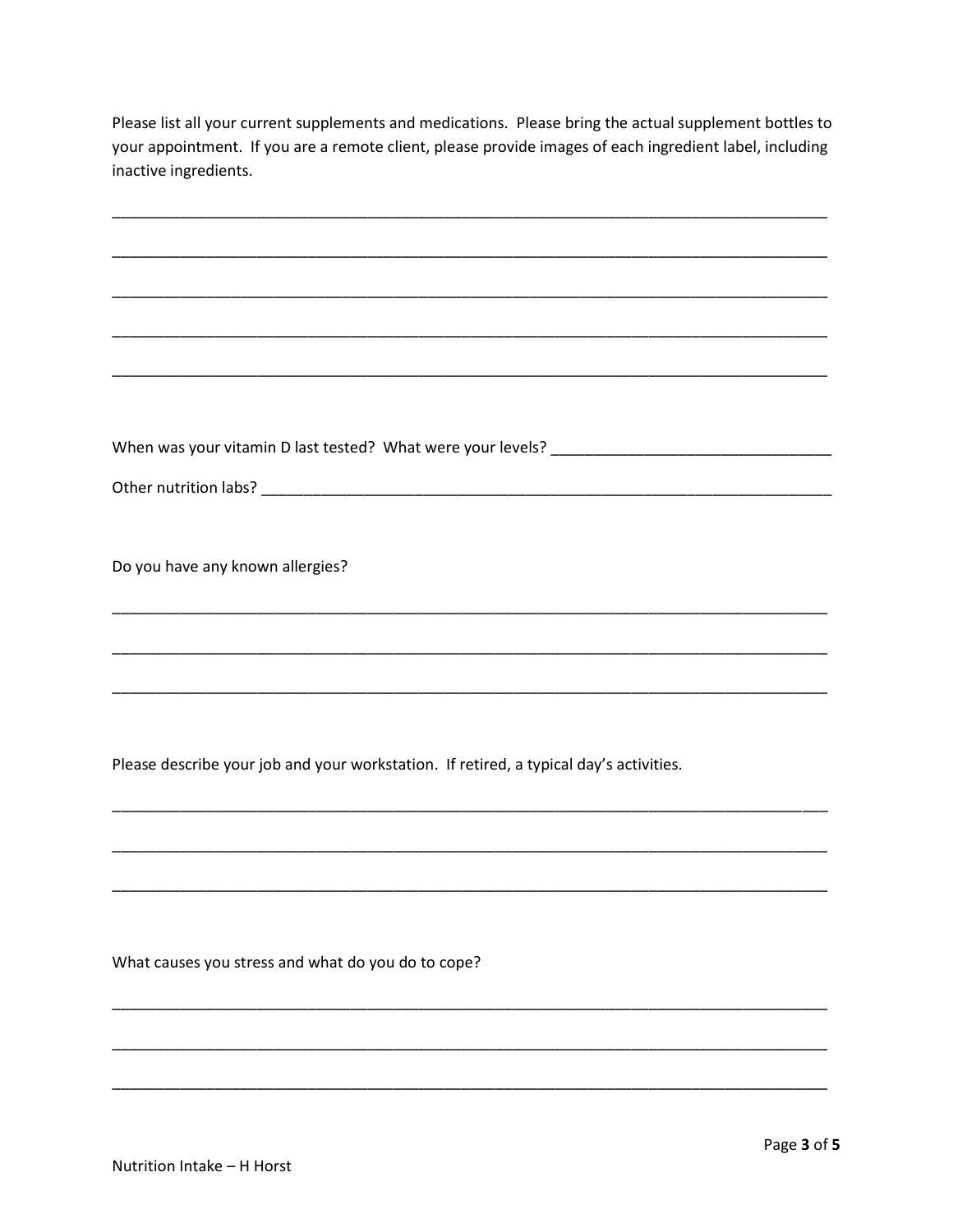Do you use tobacco? How much/how often?

Do you use alcohol? Other recreational drugs? How much/how often?

What do you do for recreation and self-care? How often?

What toxic chemicals are you frequently exposed to? Perfumes and scented products? Cleaning products? Occupational exposures? New construction?

| How often do you feel                         |  |  |
|-----------------------------------------------|--|--|
|                                               |  |  |
|                                               |  |  |
| Depressed/overwhelmed? ____________________   |  |  |
| Anxious/irritable? __________________________ |  |  |